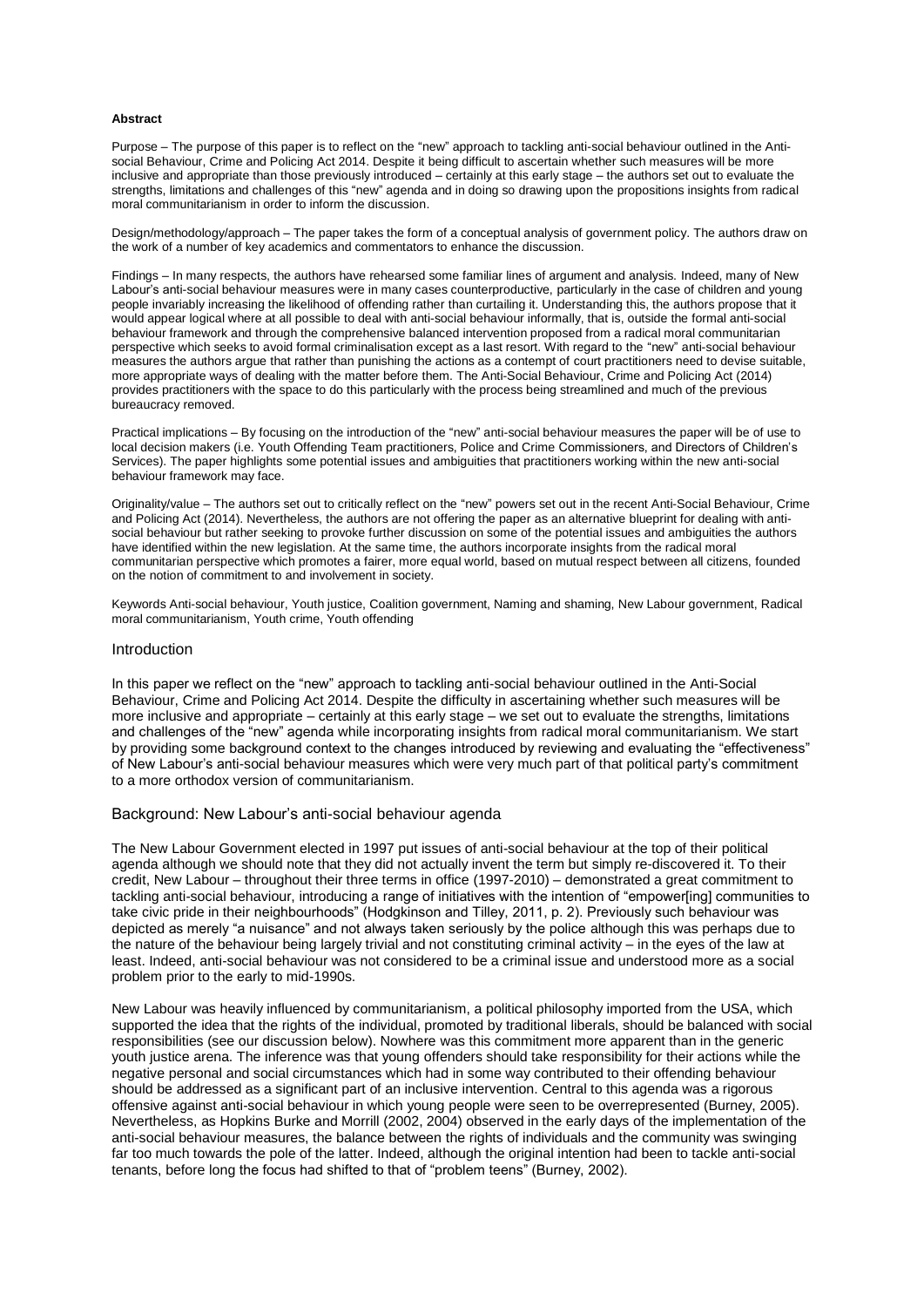As noted above, concerns about anti-social behaviour and its damaging impact on communities had grown considerably during the mid-1990s. It had become a commonplace social problem widely reported and which was widely observed to have had a devastating impact on the lives of a large number of law-abiding people. This reality had become increasingly recognised by a populist "New" Labour Party, while in opposition and later in government, who were determined to do something about this issue. The legislative response, the Crime and Disorder Act 1998 (CDA 1998) introduced a number of measures with the intention of protecting the most vulnerable people from the intimidating behaviour of a few. Section 1 made provision for the main instrument of intervention, the now "infamous" anti-social behaviour order (ASBO). An ASBO is a community-based civil response to any individual over the age of ten who acts in any way that causes "harassment, alarm or distress" with prohibitions included to protect the local community from further behaviour of the same kind. It is worth recognising though that in their early years of implementation and despite vigorous promotion of their use, there were actually very low numbers of ASBO applications. Perhaps this was due to professionals recognising the limitations of a wholly enforcement-led approach to dealing with anti-social behaviour. Indeed it appeared at this time that practitioners were of the opinion that support needed to be sufficient to tackle the underlying causes of crime through early preventative intervention rather than through a punitive mechanism (Cooper et al., 2009). That said, despite initial resistance, applications for ASBOs increased exponentially peaking at 4,122 in 2005 (Hodgkinson and Tilley, 2011). It is disconcerting that activities which could lead to the obtaining and enforcement of an ASBO might not necessarily amount to "criminal" behaviour but a breach of the order could be regarded as such with the outcome being a maximum jail term of five years. We might nevertheless note that this is the outcome with other – what in reality are – "restraining orders".

The option to imprison children (if aged 14 or over) for breaching anti-social behaviour legislation was originally set out by New Labour legislation but has been continued by the present Coalition Government. This seems curious in view of their commitment to substantially reducing the public deficit. While it is very understandable – although not necessarily welcome – that larger numbers of children and young people are incarcerated at times of significant disorder and unrest, it is nevertheless contrary to traditional conservative cost-effective strategies for dealing with young offenders. Moreover, it is a virtually non-contestable orthodoxy that sending a child to prison is not only ineffective in terms of rehabilitation – with levels of recidivism remaining unacceptably high – but harmful to the child in other ways (Muncie, 2009; Robinson, 2014). In particular, a child's self-esteem and confidence can be damaged and the likelihood of them being propelled into a long-term criminal career significantly enhanced by being incarcerated (Muncie, 2009). Moreover, concerns were raised over whether ASBOs are an appropriate tool to use with children who have special educational needs. Children experiencing specific, moderate, severe, profound or multiple learning difficulties may struggle to comply with the conditions set out simply because they are unable to understand what is expected of them, as their disability may impact on their ability to process information. What is more, it appears that the "new" measures – which we will discuss in greater detail shortly – do not allow for children to have their psychological and welfare needs assessed. This is a disturbing observation, especially when we consider that there is a proven link between anti-social behaviour and children experiencing mental health problems and learning difficulties (Home Office, 2012). If a proper assessment of need is not carried out it may result in children being given ASBOs with undoable conditions attached. This may well be in breach of the United Nations Convention on the Rights of the Child (UNCRC), in particular, Article 3 which states that "the best interests of the child shall be a primary consideration" and again this could lead to further cases of breach and ultimately inappropriate incarceration. Under New Labour's antisocial behaviour provisions and again outlined in the Anti-Social Behaviour, Crime and Policing Act 2014 children can be named and shamed from the age of ten. Arguably, this practice is unethical and certainly contrary to long established judicial practice established by the Children and Young Persons Act 1933. Apart from breaching Article 16 of the UNCRC (right to privacy) if the details are released of children, who are often at risk and vulnerable, this is a safeguarding issue (Wigzell, 2014). A further problem with naming and shaming is the ineffectiveness of the practice which may well have the opposite impact than that intended. The stigma attached to labelling a child an "offender" may well result in the individual experiencing social exclusion, including difficulties securing employment or suitable accommodation. Furthermore, this could lead to the adoption of inappropriate "techniques of neutralisation" (Matza, 1964), false bravado and sending them running into the metaphorical arms of like-minded contemporaries and the establishment of deviant subcultures (Hopkins Burke, 2008). Notwithstanding the impact of such labelling effects on children and young people, it remains very much the case that anti-social behaviour can cause serious distress to communities and therefore must be tackled (Walker et al., 2009; Hopkins Burke and Hodgson, 2013). Serious distress was clearly evident where repeat harassment over an extended period caused the suicide of Fiona Pilkington and her disabled daughter in October 2007. At a subsequent inquest into the deaths, it was discovered that the police had been called on 33 occasions over several years to deal with the distress that was being caused by a group of young people. Following the finding by the Police Complaints Commission that the police service had failed to deal with the issue in a "cohesive way" there were repeated widespread demands to grant greater powers to deal with anti-social behaviour. This case – and others similar in nature – were clearly extremely influential with the Conservative-led Coalition Government (Hopkins Burke and Hodgson, 2013) and were to ultimately lead to the Anti-Social Behaviour, Crime and Policing Act 2014.

Enter the Coalition: a new framework for addressing anti-social behaviour?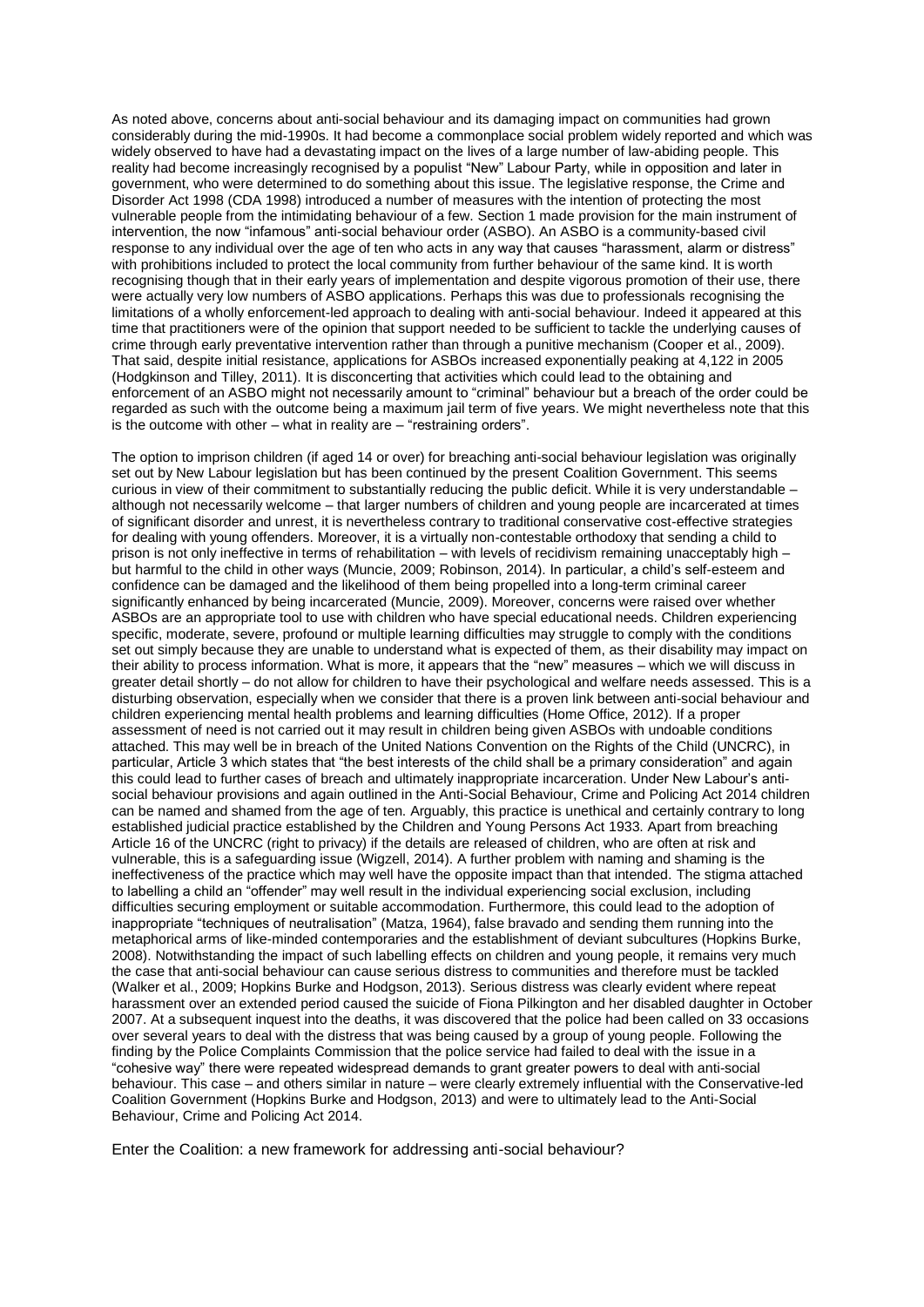Initially the new government appeared to have moved away punitive rhetoric and regulation of the behaviour of young people instead using the language of empowering communities to deal with crime and anti-social behaviour in accordance with their low cost, volunteer-led "Big Society" model of dealing with social problems. However, in the aftermath of the English Riots of August 2011 the mood changed and the pendulum swung back to a "get tough" approach, carrying on a tradition established by New Labour (Heap and Smithson, 2012). Thus, Prime Minister David Cameron, perhaps not surprisingly in the circumstances, demonstrated an "enthusiasm for draconian punishments" in response to the involvement of large numbers of young people involved in the unrest (Rogowski, 2013, p. 2) and this clearly led to the consequential significant "upsurge" in those held in custody (Creaney and Smith, 2014). Furthermore, this all happened at a time when the then Justice Minister, Ken Clarke, had been promoting significant reductions in the expensive prison population as a means of cutting public expenditure. Indeed, there had been substantial reductions in recorded crime, the number of young people formally processed through the youth court and the youth incarceration rate (Ministry of Justice, 2013) "with the net apparent effect of a considerable liberalization in the treatment of young offenders" (Smith, 2014, p. 109). This suggests that the long-term commitment to a more cost effective youth justice remains on course even though this might mean the occasional crackdowns – or at least talking tough – in order to ameliorate concern among core voters or even dealing with occasional real threats to law and order (Smith, 2014). A new approach to dealing with anti-social behaviour was thus introduced in the Anti-Social Behaviour, Crime and Policing Act 2014. In essence, ASBOs and other enforcement-led measures have been replaced by a smaller package of new orders in an attempt to rationalise and streamline the process and significantly reduce bureaucracy. The new orders include the Civil Injunction (Injunction) and a criminal behaviour order (CBO). The former replaces the ASBO and four other orders. It is a civil order and thus requires a "civil standard of proof" (Robinson, 2014, p. 164). The latter replaces the criminal ASBO and although it is issued in the criminal court alongside the offence it is nevertheless a civil measure containing both "positive requirements" and "prohibitions", differing somewhat to the ASBO (Robinson, 2014). Furthermore, the new legislation and the associated guidance published to assist practitioners and managers implementing the new powers advocate the use of holistic community-based measures to deal with anti-social behaviour (Home Office, 2014). Prior to any formal ASBO being considered the expectation is that approaches will be tiered whereby matters will be initially dealt with informally and resolved voluntarily. Indeed there is an emphasis on services working together strategically where referral and screening processes are in place as a form of diversion from formal intervention. The type of practice advocated by the new approach is also supported by research evidence and practice experience. Rather than dealing with anti-social behaviour with a formal Civil Injunction (formally ASBO) if young people are diverted onto informal appropriate social care support services, to address unmet health and welfare needs, it is not only less likely that the child will engage in crime but there is an increased likelihood that positive outcomes will result particularly in terms of increased self-confidence (Centre for Social Justice, 2012). Furthermore, with regard to informal measures practice is considered most effective when it is voluntary. That said if practice is disengaging for the child resulting in the individual feeling disempowered they may go on to commit further anti-social acts. Understanding this, practitioners need to commit to eradicating barriers to engagement by ensuring that the starting point of any intervention is the wishes, aspirations and goals of the child not the priorities of the organisations or professionals. More specifically, practice should be empowering and consultative (not prescriptive), child-centred (not adult centric) and capable of providing children with a platform to share an insight into their lived experiences (Creaney, 2014). When we consider that a significant number (around 70 per cent) of children failed to comply with the conditions set out in their ASBO, it is important to (re) consider matters of participation and engagement (Ministry of Justice, 2011). Evidence suggests that children may fail to comply with an anti-social behaviour measure due to, for example cognitive, communication and developmental issues (Prison Reform Trust, 2011). A chaotic lifestyle, for example, can also make it difficult for a child to comply with a particular measure while, in addition, the conditions set out in ASBOs had a tendency to be both "unachievable" for the child and last for a considerable period of time (two years in fact). On the other hand, the new Civil Injunction lasts for a minimum of six months and for a maximum of one year – a rather promising development it could be observed. There is thus an increased likelihood that a child will comply and actively engage with their anti-social behaviour measure, rather than merely participate (or worse re-offend) if in accordance with international conventions – most notably the UNCRC – and the participatory rights of the child in conflict with the law are promoted. Furthermore, if the conditions are tailored to the individual circumstances of the child, based on an assessment of their needs from their perspective, this can increase the likelihood of changes in behaviour (Creaney, 2014). If for whatever reason the child disengages and breaches the conditions set out in their contract, unlike under previous anti-social behaviour legislation, practitioners are now provided with greater discretion, and in turn flexibility, to decide whether to return a child to court or not. This is another promising development as such "heavy handed enforcement" evidenced during the previous approach to dealing with anti-social behaviour was mostly ineffective as such practice "alienated" children (Prison Reform Trust, 2011). Prior to returning a child to court that appears not to be complying with the particular order, the formation of multi-agency panel meetings with the child, parent/carer and interested parties – brought together to discuss appropriate alternatives to formal breach – may be appropriate (Prison Reform Trust, 2011). Indeed Youth Offending Services will be supervising the new Civil Injunctions, and are thus arguably the most able to provide an insight into possible solutions. Rather than punishing the action as a contempt of court practitioners will need to ensure that they devise suitable, appropriate ways of dealing with the issue. The Anti-Social Behaviour, Crime and Policing Act (2014) provides practitioners with the space to do this mainly because the process has been streamlined and bureaucracy appreciably reduced. Despite these very promising developments an issue of concern that remains from the previous regime is that of publicity afforded to children and young people. Those who offend and appear in the youth court are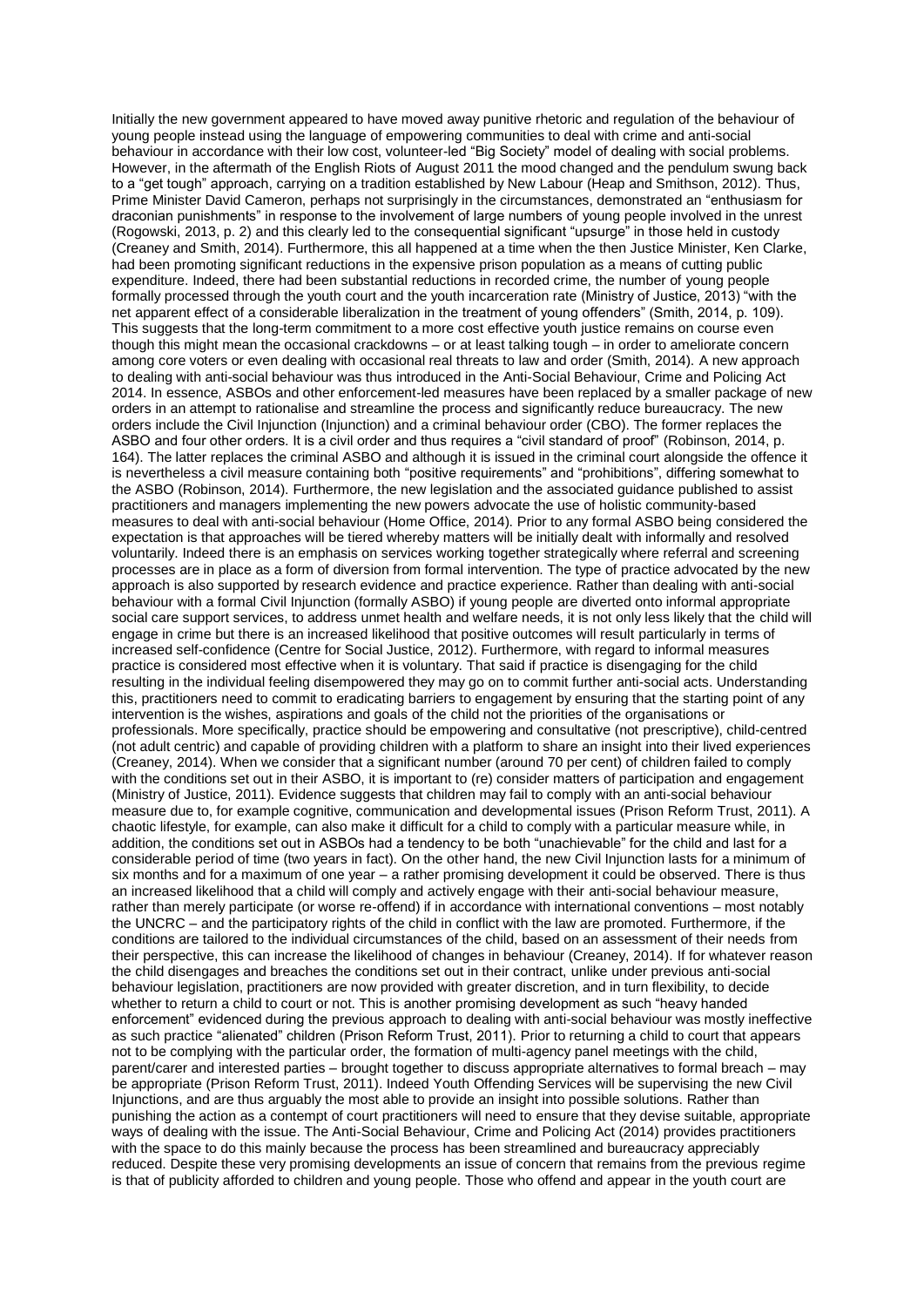"usually" anonymous, however, this is not to be the case in relation to Civil Injunctions and CBO (as of course was the case with ASBOs). This is disconcerting on a number of counts not least because a child whose activities and vulnerabilities are widely publicised could attract the wrong sort of attention and be at greater risk of sexual exploitation. Furthermore, there are concerns over the potential labelling effect such negative press coverage can have on a child growing up, particularly in the "age of the internet". Such children and their families may be stigmatised and bullied as a result of their identity being publicised by the press. It is thus important to recognise that a child, their family or professional would need to apply to the courts for a Section 39 order (Children and Young Persons Act 1933) for anonymity to be granted. Hopkins Burke and Hodgson (2013) in their study of repeat victims of anti-social behaviour propose a more comprehensive and inclusive radical moral communitarian intervention in the lives of perpetrators – in particular, in the case of children and young people – which incorporates a whole raft of interventions including housing, education, training, employment and any welfare needs that may be required. A comprehensive intervention that fully meets their needs and rights but also addresses their responsibility to the communities in which we live. It is thus appropriate here to explore the notion of radical moral communitarianism a little further.

### Towards a radical moral communitarianism intervention

Orthodox communitarianism – as we briefly observed above – emerged as a political philosophy in the USA during the 1980s as a response to what its proponents considered to be the limitations of liberal theory and practice. Significantly, diverse strands in social, political and moral thought, arising from very different locations on the political spectrum – such as Marxism (Ross, 2003) and traditional "one-nation" conservatism (Scruton, 2001) – can be identified within communitarian thought. The general concept thus has support across political boundaries but nevertheless with significant differences in emphasis. The two dominant themes are first, that the individual rights promoted by traditional liberals need to be balanced with social responsibilities to the communities in which we live and second, autonomous individual selves do not exist in isolation but are shaped by the values and culture of communities in which we live. The key proposition is that unless we redress the balance towards the pole of community our society will continue to become normless, self-centred and driven by special interests and power seeking at all levels in the social world (see Etzioni, 1993, 1995a, b). These ideas became very influential with governments during the 1990s in both the USA (the Clinton administrations and subsequently Obama) and in the UK with New Labour hence the use of the term "orthodox". In a pamphlet written shortly after he became Prime Minister, Tony Blair (1998, p. 4) demonstrated his communitarian or "third way" credentials:

We all depend on collective goods for our independence; and all our lives are enriched – or impoverished – by the communities to which we belong (…). A key challenge of progressive politics is to use the state as an enabling force, protecting effective communities and voluntary organisations and encouraging their growth to tackle new needs, in partnership as appropriate.

The most familiar and evocative, of the "abstract slogans" used by Blair in the promotion of the importance of community was the idea that rights entail responsibilities and this was taken directly from the work of Etzioni. Dissenters nevertheless subsequently observed that the implementation of the New Labour agenda took a rather more authoritarian course than that proposed by orthodox communitarianism with Hopkins Burke (2014a, b) arguing that the balance between rights and community have subsequently shifted excessively and unhealthily towards the pole of the latter with a much greater emphasis on the responsibilities of individuals to the detriment of their rights. Indeed some have argued that the last decades of the twentieth century and beyond have seen "welfarism" as a regime of social regulation replaced by neoliberalism in post-industrial western societies (see Lacey, 2013) with the latter significantly responsible for the harsher penal regime of the last few decades (Cavadino and Dignan, 2006) which has helped discipline and tutor a recalcitrant (often not) working class population in the interests of the neoliberal economy (Wacquant, 2009).

Houdt and Schinkel (2013) take this all a step further and pertinently observe that neoliberalism is not separate from but actually operates in combination with communitarianism with the emphasis on "responsibility" in the latter compatible with the notion of "responsibilisation" in the former, in other words, a neoliberal communitarianism: a strategy of governmentality that combines the main features of neoliberal governmentality (Foucault, 2004) with those of governmental communitarianism (Delanty, 2003; Ross, 2003; Adams and Hess, 2001; Van Swaaningen, 2008) and which consists of a combination of the new public management and the outsourcing of responsibility to a plethora of agencies and organisations. It is part of a disciplinary tutelage project that combines scientific measurement and the treatment of social problems with the stimulation of notions of "active citizenship" and the rational governing of community.

Hopkins Burke (2015) cites a range of contemporary economists both in the USA and the UK who support the notion that the social and economic costs of neoliberal fiscal policies – the sustaining of a large economically non-productive and socially excluded population controlled and "looked after" by another expensive nonproductive population – have come to outweigh any benefits other than for a small group of powerful economic players. It is argued that the time has thus come to find another way of doing things for both economic reasons (i.e. neoliberalism no-longer provides an appropriate context for effective capital reproduction) and the practical, pragmatic normative reasons that should motivate those working in the community safety and youth justice world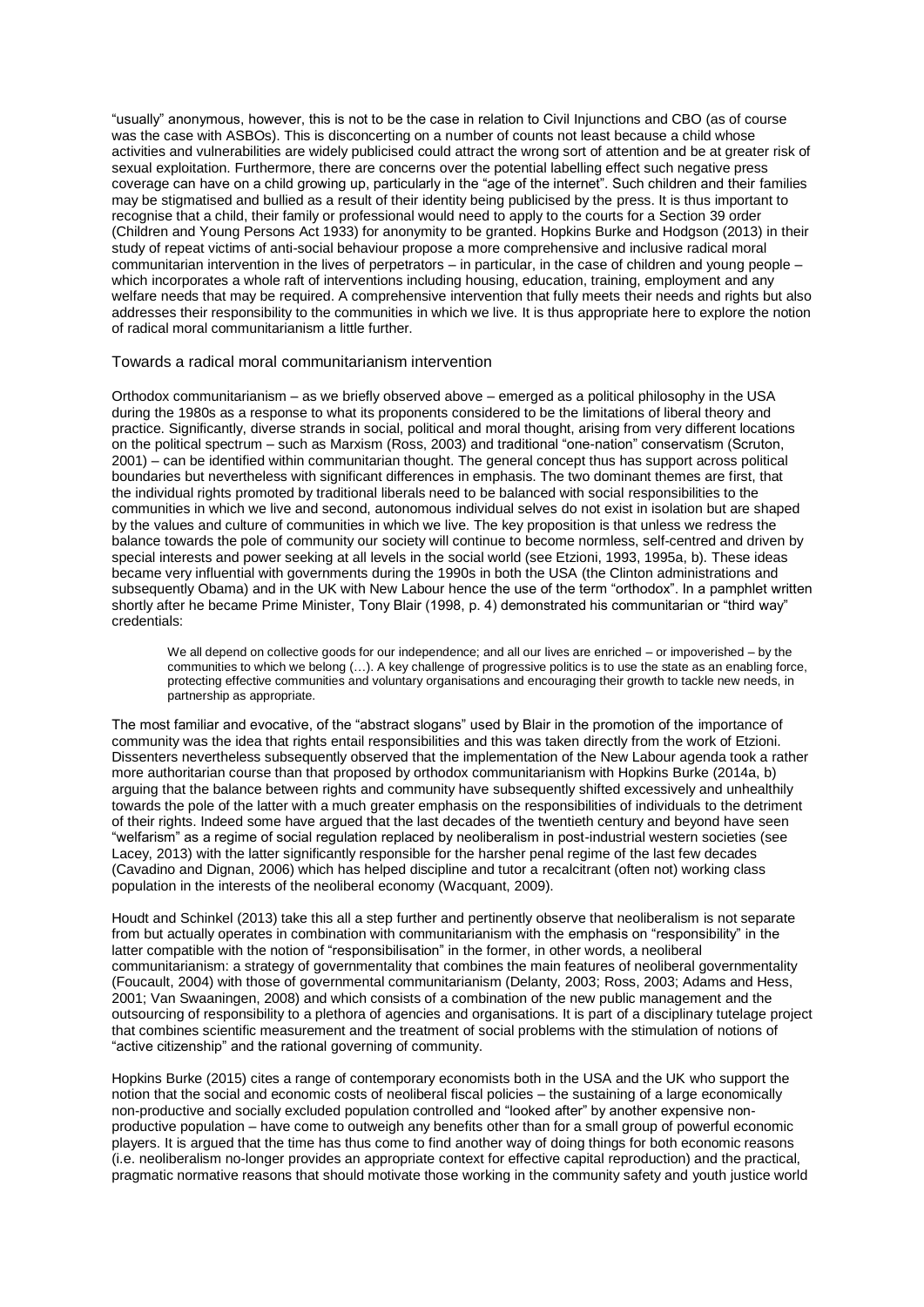(i.e. the introduction of appropriate and effective interventions that are balanced and fair to both perpetrator and the wider community). Clearly the large-scale macro changes suggested from a radical moral communitarian perspective are beyond the scope of professionals and practitioners working in the youth justice field and have merely been introduced here to offer explanatory context, but the implications at the micro level of intervention are still valid and highly applicable not least because the contemporary youth justice system has very strong (albeit orthodox) communitarian foundations.

When we consider that a significant proportion of children and young people who have received an ASBO have experienced family breakdown, educational difficulties, resided in "high crime" areas and are invariably among that 3-4 per cent of young offenders who never seem to grow out of criminality with a plethora of factors of social exclusion present in their lives (Hopkins Burke, 2008), a radical moral communitarian intervention that addresses all of these issues – while encouraging the child to accept the appropriate level of responsibility for their actions – would appear to be eminently sensible appropriate. Thus, any measures to deal with issues of anti-social behaviour need to be sensitive to the needs of young people and acknowledge that such individuals are likely to have experiences of poverty, inequality and social disadvantage. Family intervention projects (FIPs), through offering support to families experiencing a range of issues, including that of anti-social behaviour have shown promising signs of effectiveness (Nixon et al., 2010). Indeed, there is evidence that such projects do work in terms of improving positive outcomes, namely in relation to health, wellbeing and education. Moving beyond enforcement, FIPs appear to comprise packages of support that are capable of tackling the underlying causes of crime by working with the most "anti-social families" in a caring, preventative way. Notwithstanding such important developments, the "troubled families" initiative, it has been argued, was rolled out rather hastily shortly after the Summer Riots in 2011 as a quick fix solution. Concerns have been raised over such programmes as they appear to embrace a deficit-led model, laced with neoliberal communitarian undertones operating by "targeting some 120,000 families who were seen to be undermining the fabric of society as well as wasting the resources of the state" (Collett, 2013). Here there exists a disproportionate emphasis on mechanisms of control rather than proper care where notions of family inadequacy and "fecklessness" feature heavily (Collett, 2013). Furthermore, the intention appears to be to deal with "future problems" rather than meet the present welfare needs of children and families which compounds the issue of "securing inclusion". Problems are depicted as individualistic divorced from the structural environment of which rather ironically children and families – rather like the professionals and practitioners to which we refer above – have very little ability to change (Furlong and Cartmel, 2007). The emphasis is thus on the responsibility of the individual and their family to the community and the wider society in which they live but which in reality is giving little back other than inadequate, incrementally reducing welfare benefits. Legitimate appropriate employment, good quality education and housing are in increasingly short supply and rarely on the agenda.

Radical moral communitarianism, on the other hand, prioritises an agenda which promotes a way-of-life founded on notions of appropriate contributions to society on the part of the individual (obligations and responsibilities), appropriate fair rewards (rights) and the development of a consensual interdependency with others we all recognise, identify and respect as fellow citizens and social partners, not as people of no consequence to be ignored, avoided and, in criminological terms, identified as potential legitimate crime targets or to be subjected invariably without thinking to anti-social behaviour. It is the basis of a fair, legitimate contemporary social contract between the individual and society.

### Conclusion

In many respects, we have rehearsed some familiar lines of argument and analysis. Indeed, many of New Labour's anti-social behaviour measures were counterproductive, particularly in the case of children and young people. More specifically by subjecting children to formal sanctions unnecessarily (i.e. for incidents of trivial behaviour) the likelihood of offending was increased rather than curtailed (McAra and McVie, 2007). Understanding this we propose that it seems logical where at all possible to deal with anti-social behaviour informally outside the formal anti-social behaviour framework and in the context of radical moral communitarian values. Indeed with regard to informal measures "episodes of aberrant behaviour should trigger a multi-agency assessment and referral to the most appropriate service through the children in need process – not the criminal justice system" (Payne, 2003, p. 323).

There has been "little systematic evidence available regarding the impact of antisocial behaviour-related interventions on different groups in the population" (Pople, 2010, p. 154) – as these have not "been robustly tested with longer term follow-up of outcomes" (Wigzell, 2014, p. 76). This lack of proper investment to establish what works has been described as "wilful neglect" by New Labour (Crawford, 2008, p. 745). That said, research evidence and practice experience seems to show that responses to such behaviour can be more "effective" when they are "informal", that is, dealt with outside the formal anti-social behaviour framework (see Centre for Social Justice, 2012, for example). With regard to the introduction of the new measures we argue that if a formal antisocial behaviour measure is being considered, practitioners at the Youth Offending Team should have a say in the decision-making process, including whether a child should be "named and shamed" or not. Furthermore, we argue that there needs to be a stronger emphasis on engaging young people who are subject to anti-social behaviour measures in order to ensure the child complies. However, it is not clear whether children who are subject to a formal anti-social behaviour measure will have their welfare needs assessed and this could be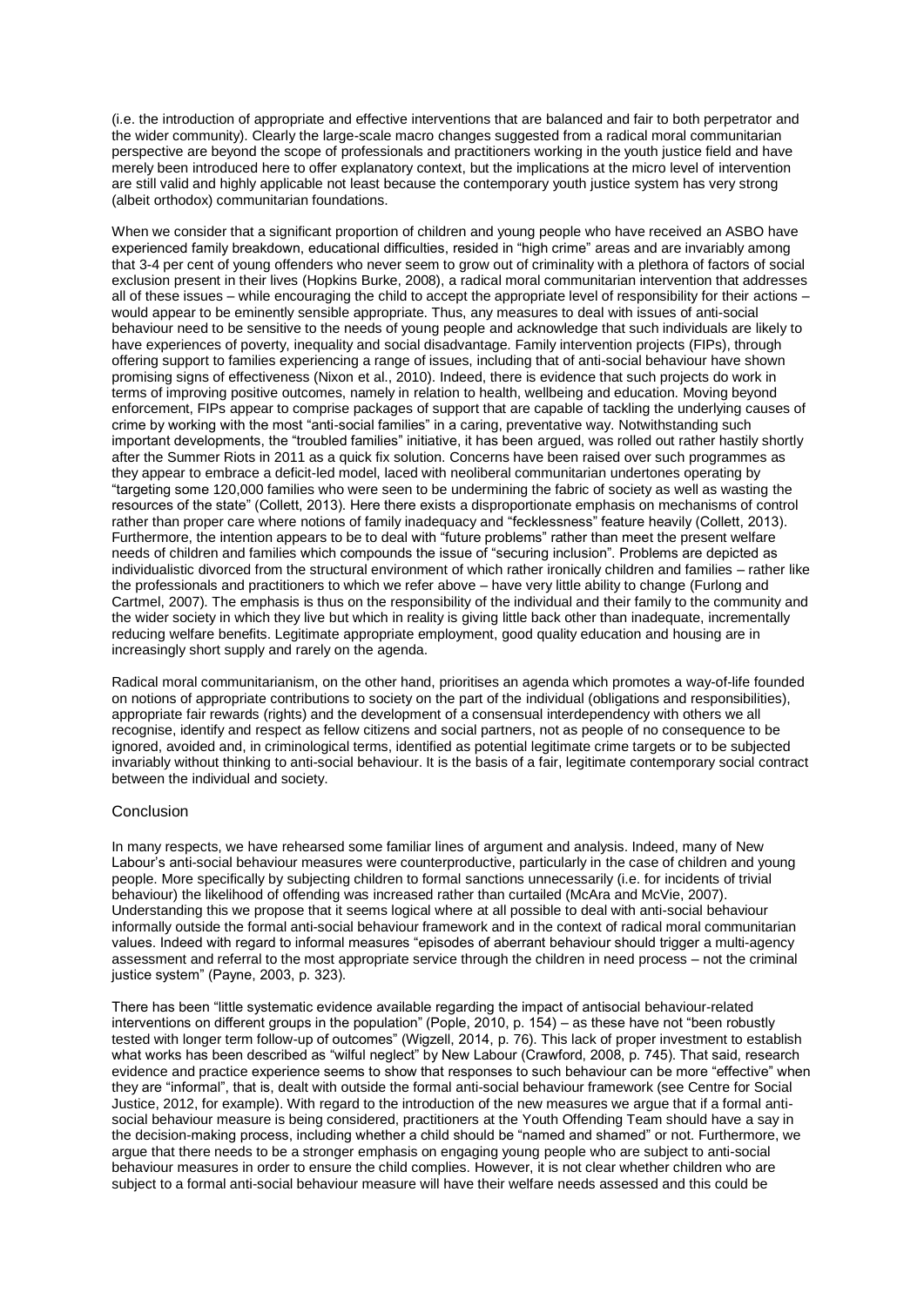seriously problematic. If a needs-assessment is not conducted with the child and their family, professionals may experience difficulties tailoring support to a child's ability level and what is achievable from their perspective. This could compound issues of engagement, compliance and active participation.

Finally, the radical moral communitarian perspective is not – and certainly should not be seen as – a soft option. Children and young people – like all citizens but clearly at rather different levels of culpability – have responsibilities and there is need for them to accept this. US middle-class academics and social commentators expect this from our own children – and while accepting that significant allowances might need to be made for those from very difficult backgrounds and considerable support provided to enable them to take on the full mantle of responsibility – to suggest that the disadvantaged cannot be coached to do this is some form of inverted elitism. But with this acknowledgement of the need for responsibility comes the difficult bit for the community and wider society, the need to fully address their rights and provide them with the incentives to compete in – and be part of – an inclusive social world. The provision of a proper income, where possible linked to meaningful employment, an appropriate affordable place to live, proper educational and training opportunities linked to their capacities and potential and to be treated with respect by fellow citizens and professionals working with them are all significant issues which can be addressed and be the basis of getting the young person to accept what they might now consider in this context to be legitimate responsibilities. This calls for a proper comprehensive and inclusive multi-agency response by those given real powers to make changes. As we observed above, the wider call for macro social change is clearly beyond the capacity of those front-line practitioners charged with addressing the anti-social behaviour. The proposals made in this paper are nevertheless not fanciful and overly idealistic but practical albeit challenging modes of intervention.

### References

Adams, D. and Hess, M. (2001), "Community in public policy: fad or foundation", Australian Journal of Public Administration, Vol. 60 No. 2, pp. 13-23.

Blair, T. (1998), The Third Way: New Politics for the New Century, The Fabian Society, London.

Burney, E. (2002), "Talking tough, acting coy: what happened to the anti-social behaviour order?", The Howard Journal, Vol. 41 No. 5, pp. 469-84.

Burney, E. (2005), Making People Behave: Anti-Social Behaviour, Politics and Policy, Willan, Cullompton.

Cavadino, M. and Dignan, J. (2006), Penal Systems: A Comparative Approach, Sage, London.

Centre for Social Justice (2012), Rules of Engagement: Changing the Heart of Youth Justice. A Policy Report of the Youth Justice Working Group, Centre for Social Justice, London.

Collett, S. (2013), "Riots, revolution and rehabilitation: the future of probation", Howard Journal, Vol. 52 No. 2, pp. 163-89.

Cooper, C., Brown, G., Powell, H. and Sapsed, E. (2009), "Exploration of local variations in the use of anti-social behaviour tools and powers", Research Report 21, Home Office, London.

Crawford, A. (2008), "Dispersal powers and the symbolic role of anti-social behaviour legislation", Modern Law Review, Vol. 71 No. 5, pp. 753-84.

Creaney, S. (2014), "The benefits of participation for young offenders", Safer Communities, Vol. 13 No. 3, pp. 126-32.

Creaney, S. and Smith, R. (2014), "Youth justice back at the crossroads", Safer Communities, Vol. 13 No. 2, pp. 83-7.

Delanty, G. (2003), Community, Routledge, London.

Etzioni, A. (1993), The Spirit of Community: The Reinvention of American Society, Touchstone, New York, NY.

Etzioni, A. (Ed.) (1995a), New Communitarian Thinking: Persons, Virtues, Institutions and Communities, Charlottesville, University of Virginia Press, Charlottesville, VA.

Etzioni, A. (1995b), The Parenting Deficit, Demos, London.

Foucault,M. (2004), Naissance de la Biopolitique: Cours au Colle`ge de France, 1978–1979, Seuil/Gallimard, Paris.

Furlong, A. and Cartmel, F. (2007), Young People and Social Change: New Perspectives, Open University Press, Maidenhead.

Heap, V. and Smithson, H. (2012), "We've got to be tough, we've got to be robust, we've got to score a clear line between right and wrong through the heart of this country": can and should the post-riot populist rhetotoric be translated into reality?", Safer Communities, Vol. 11 No. 1, pp. 54-61.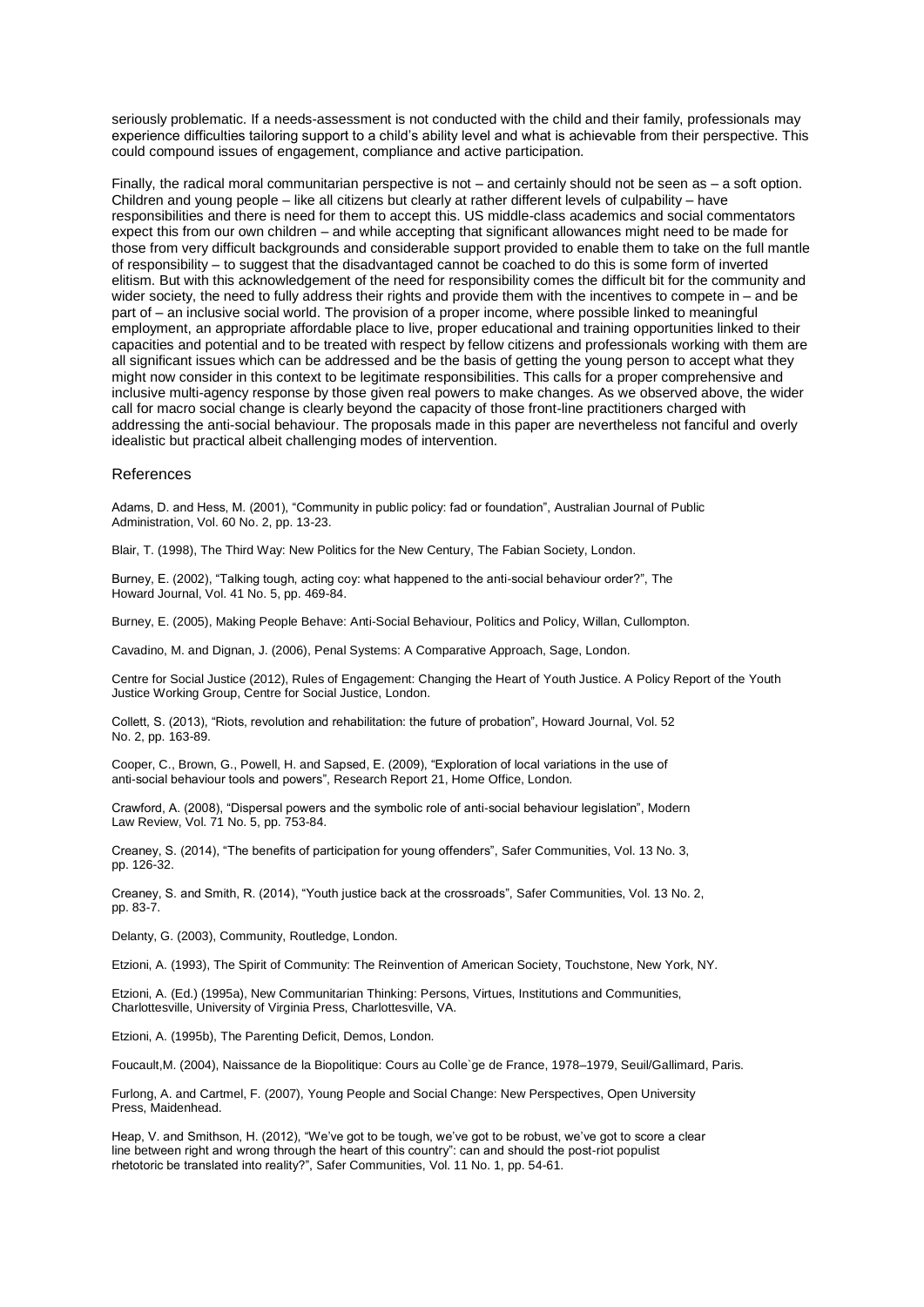Hodgkinson, S. and Tilley, N. (2011), "Tackling anti-social behaviour: lessons from new labour for the coalition government", Criminology and Criminal Justice, Vol. 11 No. 4, pp. 283-305.

Home Office (2012), "Putting victims first: more effective responses to anti-social behaviour", available at: www.official-documents.gov.uk/document/cm83/8367/8367.pdf (accessed 4 July 2014).

Home Office (2014), "Anti-Social Behaviour, Crime and Policing Act 2014: reform of anti-social behaviour powers statutory guidance for frontline professionals", available at: www.gov.uk/government/uploads/system/uploads/ attachment\_data/file/352562/ASB\_Guidance\_v8\_July2014\_final\_\_2\_.pdf (accessed 30 November 2014)

Hopkins Burke, R.D. (2008), Young People, Crime and Justice, Willan, Cullompton.

Hopkins Burke, R.D. (2014a), An Introduction to Criminological Theory, 4th ed., Routledge, Oxford.

Hopkins Burke, R.D. (2014b), "The case for a radical moral communitarianism", British Journal of Community Justice, Vol. 12 No. 3, pp. 5-16.

Hopkins Burke, R.D. (2015), "Theorising the radical moral communitarian agenda", British Journal of Community Justice, Vol. 13 No. 1, forthcoming.

Hopkins Burke, R.D. and Hodgson, P. (2013), "Responding to repeat anti-social behaviour and moral communitarianism", paper given to the British Society of Criminology conference, "Criminology of Trial", University of Wolverhampton, Wolverhampton, 1-4 July.

Hopkins Burke, R.D. and Morrill, R. (2002), "Anti-social behaviour orders: an infringement of the Human Rights Act 1998?", The Nottingham Law Journal, Vol. 2 No. 2, pp. 1-16.

Hopkins Burke, R.D. and Morrill, R. (2004), "Human rights vs community rights: the case of the anti-social behaviour order", in Hopkins-Burke, R.D. (Ed.), "Hard Cop/Soft Cop" Dilemmas and Debates in Contemporary Policing, Willan Publishing, Cullompton, pp. 226-41.

Lacey, N. (2013), "Punishment, (Neo) liberalism and social democracy", in Simon, J. and Sparks, R. (Eds), The SAGE Handbook of Punishment and Society, Sage, London, pp. 260-79.

McAra, L. and McVie, S. (2007), "Youth justice? The impact of system contact on patterns of desistance from offending", European Journal of Criminology, Vol. 4 No. 3, pp. 315-45.

Matza, D. (1964), Delinquency and Drift, Wiley, New York, NY.

Ministry of Justice (2011), Anti-Social Behaviour Order Statistics: England and Wales 2009, Ministry of Justice, London.

Ministry of Justice (2013), Criminal Justice Statistics England and Wales 2012, Ministry of Justice, London. Muncie, J. (2009), Youth and Crime, 3rd ed., Sage, London.

Nixon, J., Pawson, H. and Sosenko, F. (2010), "Rolling out anti-social behaviour projects in England and Scotland: analysing the rhetoric and practice of policy transfer", Social Policy and Administration, Vol. 44 No. 3, pp. 305-25.

Payne, L. (2003), "Anti-social behaviour", Children and Society, Vol. 17, pp. 321-4.

Pople, L. (2010), "Responding to antisocial behaviour", in Smith, D. (Ed.), A New Response to Youth Crime, Willan Publishing, Devon, pp. 143-79.

Prison Reform Trust (2011), "Into the Breach: the enforcement of statutory orders in the youth justice system", available at: [www.prisonreformtrust.org.uk/Portals/0/Documents/Into%20the%20Breach.pdf](http://www.prisonreformtrust.org.uk/Portals/0/Documents/Into%20the%20Breach.pdf) (accessed 30 November 2014).

Robinson, A. (2014), Foundations for Youth Justice: Positive Approaches to Practice, Policy Press, Bristol.

Rogowski, S. (2013), "Radical/critical social work with young offenders: challenges and possibilities", Journal of Social Work Practice: Psychotherapeutic Approaches in Health, Welfare and the Community, Vol. 27 No. 1, pp. 7-21.

Ross, P. (2003), "Marxism and communitarianism", Imprints, Vol. 6 No. 3, pp. 215-43.

Scruton, R. (2001), The Meaning of Conservatism, 3rd ed., Palgrave, Houndmills.

Smith, R. (2014), "Reinventing diversion", Youth Justice, Vol. 14 No. 2, pp. 109-21.

van Houdt, J.F. and Schinkel, W. (2013), "A genealogy of neoliberal communitarianism", Theoretical Criminology, Vol. 17 No. 4, pp. 493-515.

Van Swaaningen, R. (2008), "Sweeping the street: civil society and community safety in Rotterdam", in Shapland, J. (Ed.), Justice, Community and Civil Society: A Contested Terrain, Willan Publishing, Devon, pp. 87-106.

Wacquant, L. (2009), Punishing the Poor: The Neoliberal Government of Social Insecurity, Duke University,